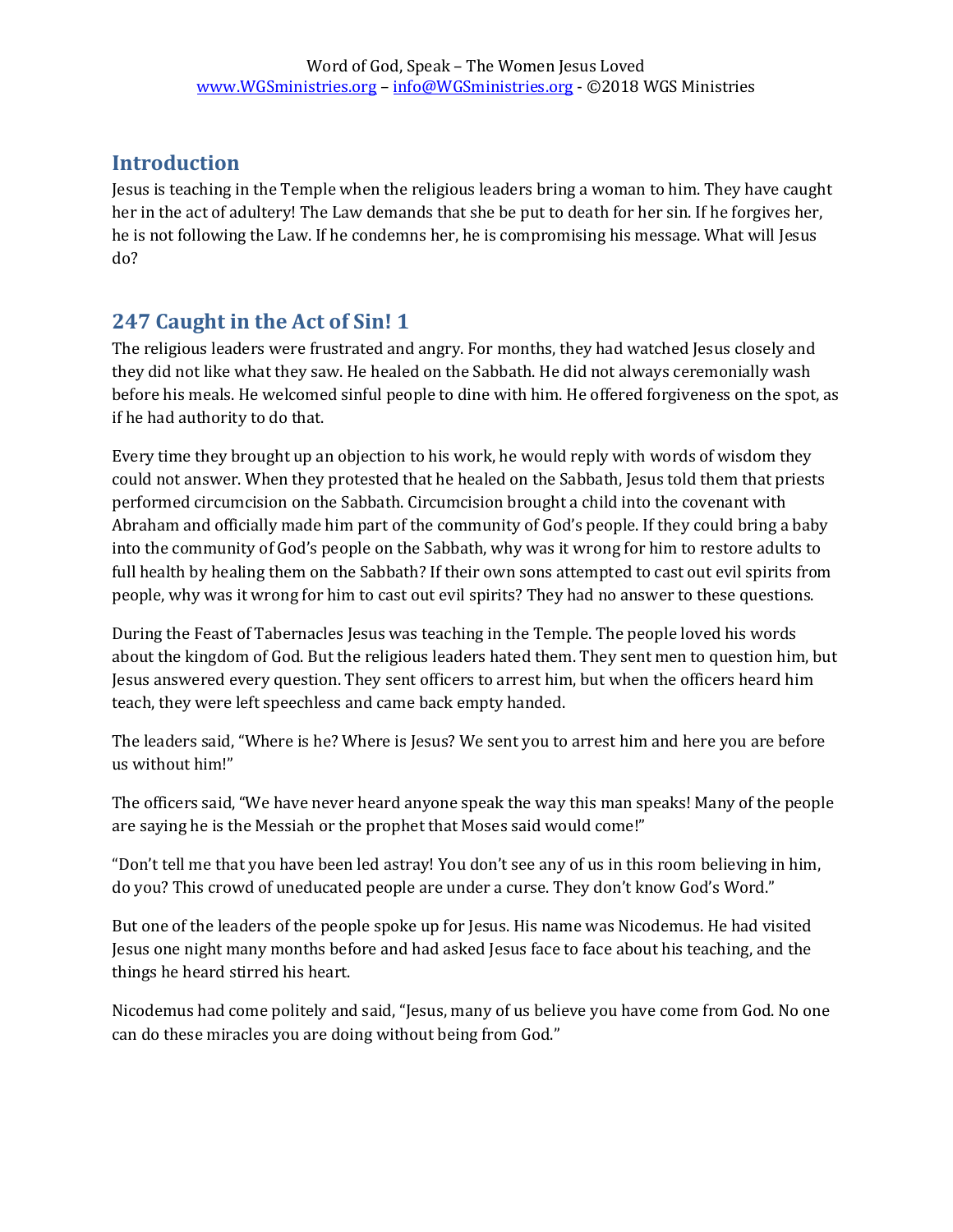But Jesus penetrated to the heart of Nicodemus when he said, "Nicodemus. You must be born again. I know you long for the kingdom of God to come but you cannot enter the kingdom of God unless you are born again."

Jesus, in so many words, told him that he had come for more than teaching Israel. Jesus had come to change the hearts of people. Jesus had come to revolutionize lives from the inside out. People would not see the kingdom of God unless they were reborn, and when Nicodemus asked how that could be, Jesus explained that he was talking about a spiritual rebirth, about a work of the Spirit of God.

Nicodemus was never the same after that encounter with Jesus, and while his colleagues were deeply suspicious of Jesus and some had already concluded that Jesus must die, Nicodemus defended him.

"Our Law does not condemn a man unless it first hears from him and allows him to defend himself. You have already concluded that he is guilty of breaking the law but many of you have never spoken to him and asked him to explain himself."

"Nicodemus! Search the Scriptures! Nowhere does it say that a prophet comes out of Galilee. That is where he is from! He can't be from God if he is from Galilee. You are not from Galilee, are you?" And many of the leaders laughed at the insult thrown at Nicodemus. Nicodemus did not think it was funny and he left the meeting.

There wasn't anything more to be said and the meeting adjourned, but unknown to Nicodemus was that some stayed and plotted to destroy Jesus. As they talked late into the night they came up with a plan to lead to his arrest.

We don't know her name. We don't know her age. We don't know where she lived, what kind of upbringing she had, or if she was in a marriage where she felt trapped. But the leaders in Jerusalem knew her, and they knew that she was an easy target for a man who wanted something on the side, for a man not content to be with his wife but who wanted to explore new areas of sexuality with other women.

That night she lay with a man who was not her husband. She no longer enjoyed it. It seemed exotic and exciting at first, to be with a man who was not her husband, and it brought a sense of belonging and being loved. But when the man was finished, she would often be left alone, and a deep sense of shame, guilt and emptiness would come over her. The same was true on this night. After she and the man had satisfied their desires, they slept together but sleep did not come easily for her. She felt ashamed. She felt lost, and she felt fear. She could not explain the fear, but something was different about this encounter. The man who approached her insisted that he must have her that night and that he must stay with her.

Then she realized, "this is a trap." She started to get up, but it was too late. She heard footsteps outside the house, the door burst open and several men, dressed in long, religious robes strode into the room. "Is this your husband?" one of them demanded.

"You know very well he is not my husband," she said.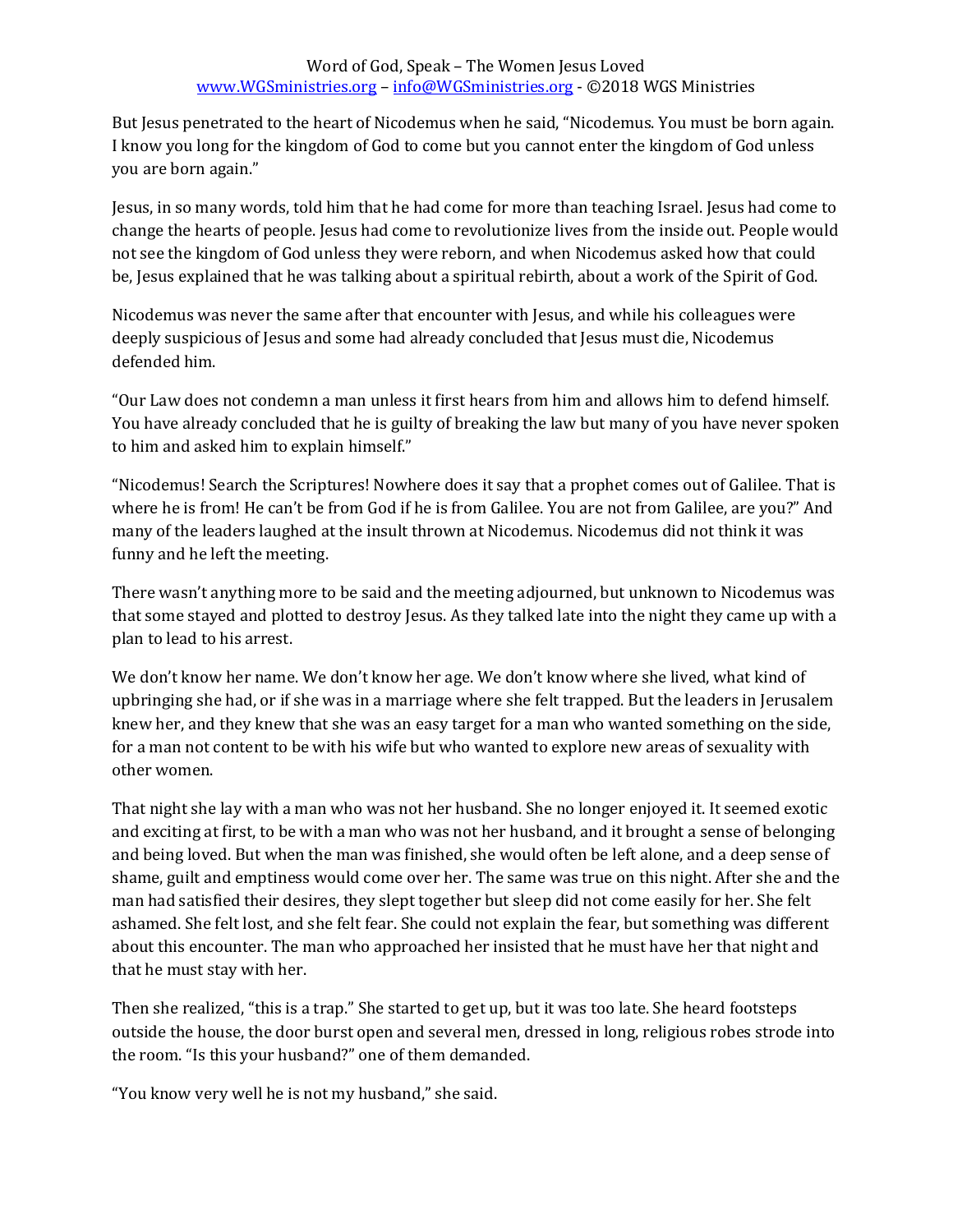"Then you know the Law. "You shall not commit adultery." You are under arrest for breaking the Law of God. Take her away and hold her until that rabbi from Galilee comes back into the Temple. We have quite a surprise for him."

"What about him?" the woman asked pointing to the man who was still on the bed. "It takes two to commit adultery." But the leaders just sneered at her and nodded to the officers who seized her arms and led her to the jail that would hold her until the strange trial would begin.

Jesus had spent the night outside Jerusalem. He had gone to the Mount of Olives just to the east of the city. It was a beautiful place and from this location he could look down upon it from his little booth that he and others shared during the Feast of Tabernacles. But early in the morning he entered the city and the Temple. As people saw him, he greeted and welcomed them. Then he began to teach them many things about the kingdom of God.

"The kingdom of God is not coming with a sword, but with seed. The kingdom of God is not coming to cut the bodies of men to bring death. It is coming to penetrate the hearts of people and bring life the way a seed enters soil and brings a fruitful plant into the world. The kingdom of God is not coming with a great show of power to dazzle the leaders and to scare away the Romans, but it is coming in small ways to change people and communities and nations from the inside out, just like a small mustard seed slowly grows into a large plant or just like yeast quietly penetrates a lump of dough."

Everything was going so well. Jesus was enjoying teaching in his Father's temple. The people were enjoying his words, and then they heard a scream and some shouts.

"No, please, stop! This isn't fair! This isn't right!"

"Quiet woman and do as we say. You will get your trial!"

Many religious people were headed Jesus way. Some were old and had been in their positions of power for decades. Others were young, full of energy and zealous for the ancestral traditions of their people. In their midst was a woman, her hair loose around her shoulders, the way it should not be in public. Her body barely covered with a light robe, as if she had been pulled out of bed, and her face filled with anger, fear and hopelessness.

The crowd parted to let them through. They went to Jesus and forced the woman down in front of him.

"Teacher, this woman has been caught in adultery, in the very act. We are witnesses. Now, in our Law, as you know, Moses commanded us to stone such women. And so, we have brought her to you for your counsel. What do you say we should do with her?"

The hearts of the religious leaders were filled with glee. They knew they had him. The woman had been caught sleeping with a man who was not her husband. She was not some vague "sinner" who could claim that she had repented. She was not some poor person who was lamenting mistakes in life to whom he could give a fresh start. She was a woman who had a reputation and a woman who had just sinned and been caught in her sin just hours before.